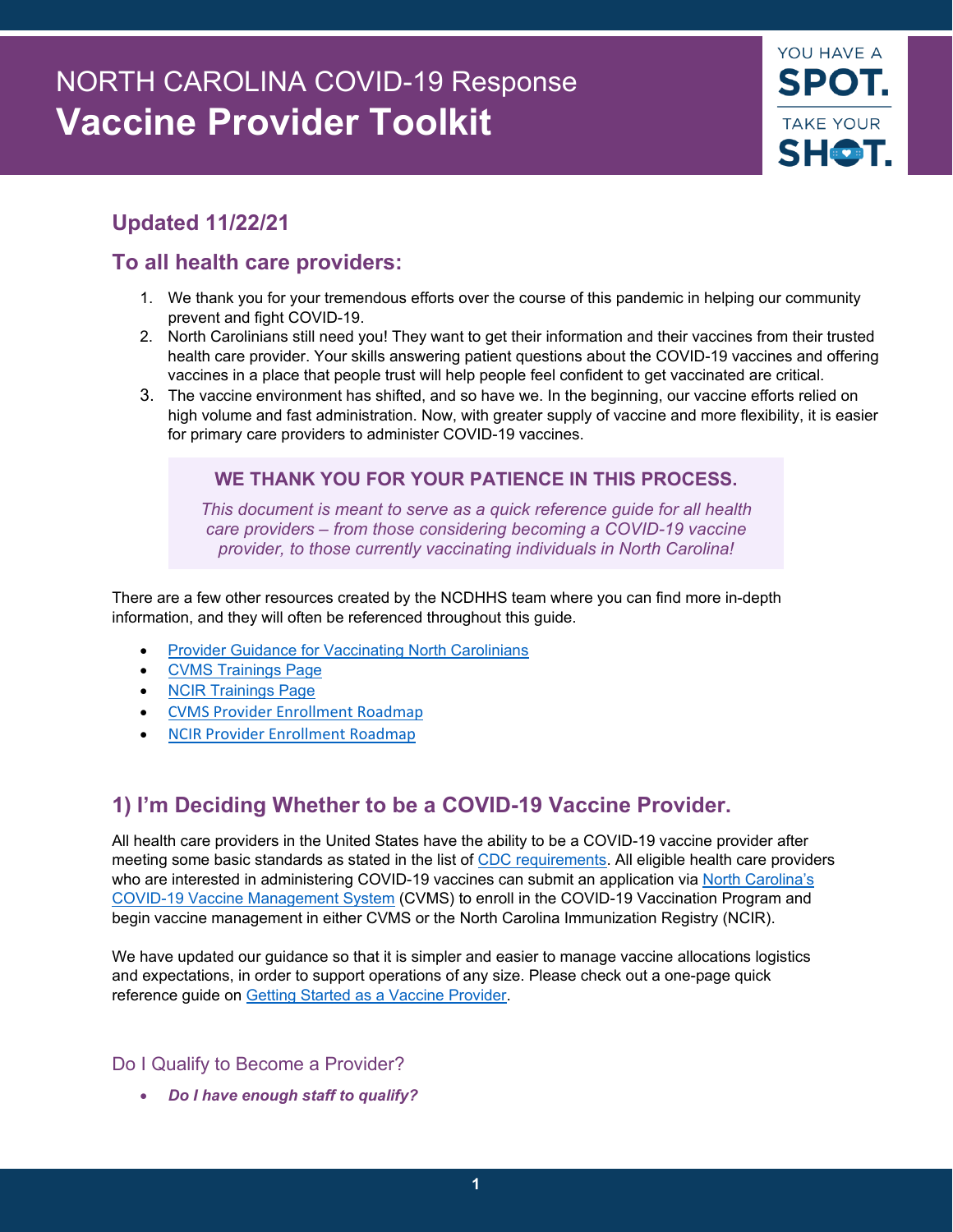Yes! We encourage incorporating COVID-19 vaccinations into your routine patient visits, so in most cases, you should not require more staff than you already have. Every provider who is eligible to administer vaccines and does so as part of normal clinical operations brings North Carolina one step closer to recovery.

#### • *Will we have training available to us?*

Yes! On our COVID-19 response website, you can find ample [CVMS training resources](https://covid19.ncdhhs.gov/vaccines/providers/cvms-user-guides-and-recorded-trainings#user-guides) and [NCIR](https://covid19.ncdhhs.gov/ncir-user-guides-and-recorded-trainings)  [training resources,](https://covid19.ncdhhs.gov/ncir-user-guides-and-recorded-trainings) including live sessions, pre-recorded sessions, user guides, and job aids to walk you through the entire provider process.

#### • *Do I have equipment that meets the storage and handling standards?*

Likely! And we will help you! Providers do need appropriate equipment to properly store COVID-19 vaccines to ensure vaccine potency, however we have COVID-19 vaccines available that can be stored under a variety of conditions. In fact, all three vaccine products can be stored under refrigerated conditions for at least some period of time.You **do not** have to purchase an ultra-cold freezer to participate in the COVID-19 Vaccination Program. COVID-19 vaccine products have time-limited allowances for storage using conditions (i.e., frozen, refrigerated, room temperature, after mixing, after puncturing vial or drawing into syringe) beyond the primary recommended environment and temperature range. Proper temperature monitoring equipment using CDC approved digital data logger (DDL) for each storage unit used will ensure safe administration of COVID-19 vaccine. The CDC Vaccine Storage and [Handling toolkit](https://www.cdc.gov/vaccines/hcp/admin/storage/toolkit/index.html) is up-to-date with specific storage and handling information for all COVID-19 vaccines. For an overview of the various storage allowances for each COVID-19 vaccine product, check out CDC's [COVID-19 Vaccine Quick Reference Guide for Healthcare Professionals.](https://www.cdc.gov/vaccines/covid-19/downloads/covid19-vaccine-quick-reference-guide-2pages.pdf)

• *Do I have enough space to become a provider?* 

Almost certainly! And we can help you assess your space! If you have enough space to keep any amount of vaccines in your fridge/freezer, then administering and storing vaccines is something you can incorporate into your day-to-day operations. We can work with your office to provide smaller quantities of vaccine based on your patient population needs.

#### • *Can I vaccinate in my practice setting?*

Likely! At this stage of our COVID-19 vaccine journey, most practices can provide vaccinations in some way. We understand that many providers cannot manage large-scale vaccine roll-out operations, and that's okay. You can request small amounts of vaccine and offer as part of regular patient care or walk-in appointments, even if this presents some risk of unused doses. Current CDC guidance is that providers should not miss any opportunities to vaccinate every eligible person.

#### • *Do I see patients who might want the vaccine? That need the vaccine?*

Definitely! It is highly likely that the patients in your practice who have not yet been vaccinated will be looking to you as the trusted voice to inform them about the vaccine. By having the vaccine on hand, you are bringing this life-saving preventive service directly to your patients where and when it is needed.

#### • *Will we be able to meet the guidelines and program expectations?*

Almost certainly! We have updated guidance and policies with a simpler, easier to manage allocations experience and expectations which allows North Carolina to support even the smallest vaccine operation. You can find more information in Section 16 of the [Provider Guidance](https://covid19.ncdhhs.gov/media/1233/download) Document or the [Getting Started as a Vaccine Provider](https://covid19.ncdhhs.gov/media/2667/open) one pager. Any concerns related to disposal, wastage, and unused vaccine and related materials can also be addressed in Section 13.6 of the [Provider Guidance](https://covid19.ncdhhs.gov/media/1233/download)  [Document.](https://covid19.ncdhhs.gov/media/1233/download)

More details can be found in Section 8 of the [Provider Guidance](https://covid19.ncdhhs.gov/media/1233/download) about "Who can be a COVID-19 vaccine provider?" - both in the State of North Carolina and on the federal level - and includes details on key aspects of the provider agreement.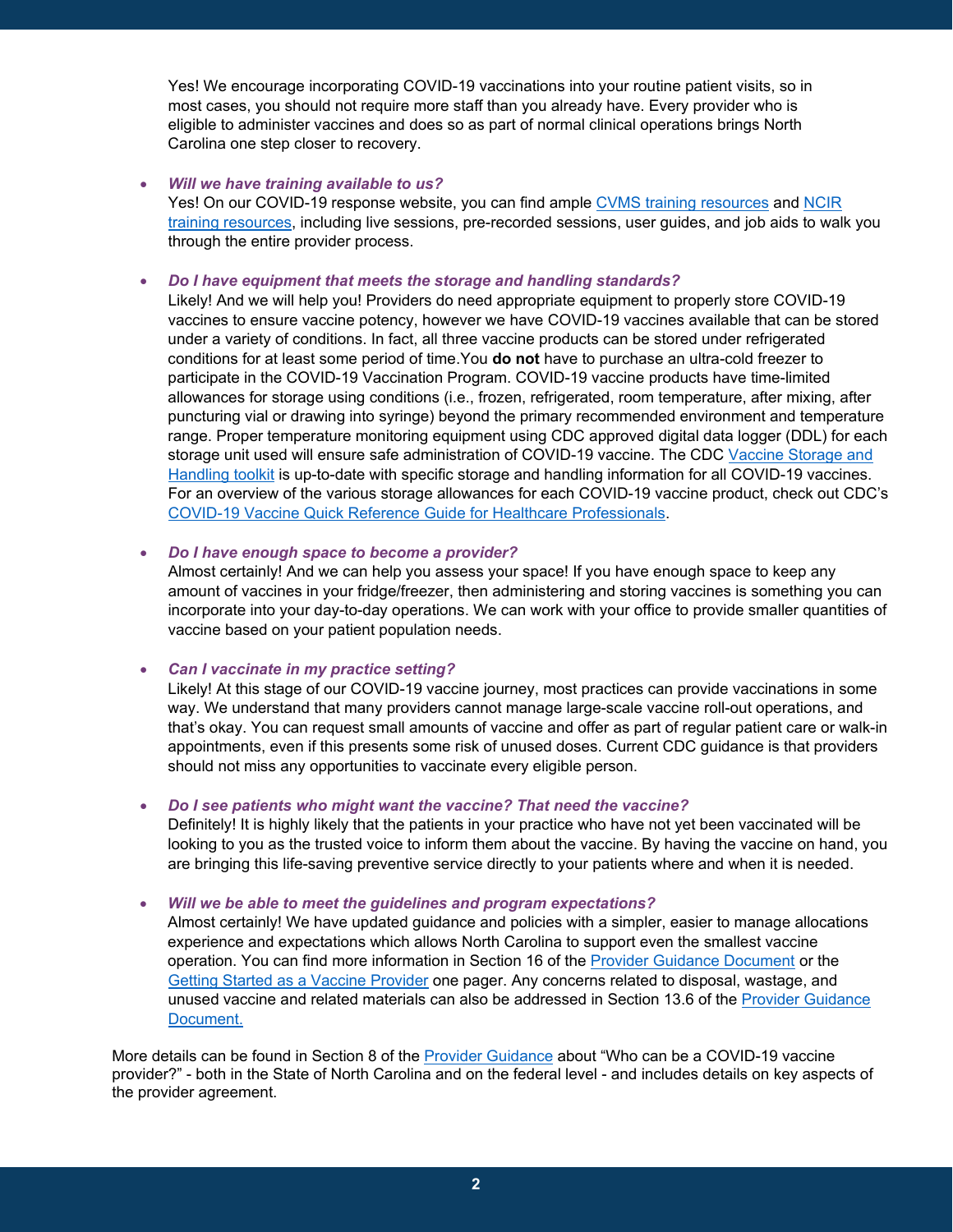# How Do I Start Talking to My Patients About the COVID-19 Vaccine?

Talk to your patients about the COVID-19 vaccine, whether you are planning to offer it or are directing your patients to vaccination sites. We have ready-made and customizable toolkits that can help you to promote vaccinations any time you are seeing a patient – whether or not your practice is currently administering vaccines.

And, once you become a vaccinating provider, it is even more important that you continue to share information and help spread the word. Below are communication tools and materials you can use to support your conversations.

#### *Patient Communication Resources*

You can access the NC DHHS [Communications Toolkit](https://covid19.ncdhhs.gov/vaccines/covid-19-vaccine-communications-toolkit) for materials your practice or clinic can use to share the latest NC COVID-19 guidance and campaigns. Take a look at our current campaigns. **You Have a Spot. Take Your Spot.**, which includes sample social media posts, graphics and other materials for you and your organization to use. We also have a [Partner/Doctor Toolkit](https://thesocialpresskit.com/you-have-a-spot-take-your-shot#bring-summer-back-partner-toolkit--doctor-toolkit) with materials tailored for providers. It includes:

- [Provider Discussion Guide](https://covid19.ncdhhs.gov/media/2737/open) to help you support your patients in their decision process.
- Templates to use to send email, snail mail and robocalls to your patients.
- Banners and graphics to post on your website and social media channels.
- [Frequently Asked Questions \(FAQs\)](https://covid19.ncdhhs.gov/vaccines/frequently-asked-questions-about-covid-19-vaccinations) that are updated weekly.

# **2) I'm Committed to Becoming a COVID-19 Vaccine Provider, What's Next?**

This step is about getting you enrolled in North Carolina's COVID-19 Vaccine Management System (CVMS) through the Provider Enrollment Portal. Start with identifying a single point of contact within your organization to manage NC DHHS communications and CVMS enrollment. They can attend a live [CVMS](https://covid19.ncdhhs.gov/vaccines/providers/cvms-user-guides-recorded-trainings-and-upcoming-trainings)  [Provider Enrollment Training](https://covid19.ncdhhs.gov/vaccines/providers/cvms-user-guides-recorded-trainings-and-upcoming-trainings) session or review a recorded session prior to enrollment to learn more. Visit the [Provider Enrollment Roadmap](https://covid19.ncdhhs.gov/media/3178/download?attachment) and the [Enrollment User Guides](https://covid19.ncdhhs.gov/vaccines/providers/cvms-user-guides-recorded-trainings-and-upcoming-trainings) to lead your organization through the process of enrolling in CMVS.

Next, determine how and to whom you wish to administer vaccines - this will guide your early planning steps. For example, do you want to host clinics or events? Do you want to vaccinate as part of regular patient visits? Will you only vaccinate your own patients, your patients and those that accompany them, or the general public as well? Will you allow walk-in appointments? For strategies and more information on these topics, see Sections 14 and 16 in the [Provider Guidance](https://covid19.ncdhhs.gov/media/1233/download) Document.

# **3) I am an Enrolled Provider in CVMS or NCIR. How Do I Make Sure I'm Really Ready?**

This step is all about getting you set up to receive and document vaccine!

# CVMS Users: Get Activated in the CVMS Provider Portal

Once you have determined how and to whom you wish to administer vaccines, you can begin by walking through the steps outlined in the [CVMS Provider Enrollment Roadmap,](https://covid19.ncdhhs.gov/media/3178/download?attachment) beginning at Step 3.

Important early steps include:

• Identifying who in your clinic will serve in specific CVMS roles (e.g., Location Manager, Healthcare Provider, Statewide Location Manager). A description of roles is available on page 6 of the [CVMS user account management user guide.](https://covid19.ncdhhs.gov/media/3234/download?attachment)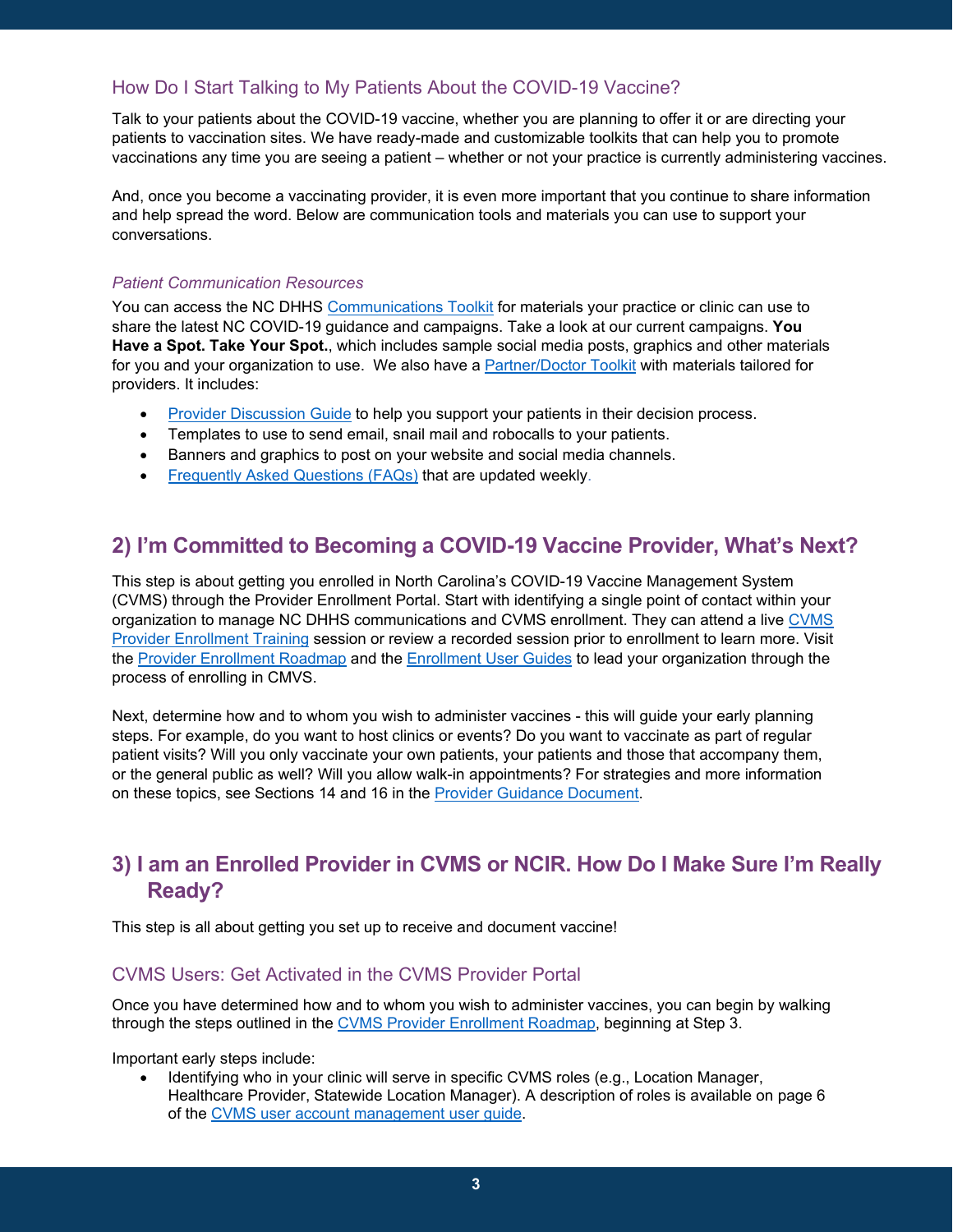- Making sure everyone has an [NCID](https://ncid.nc.gov/) (a unique identifier within the North Carolina Identity Management platform)
- Registering for an account in the [NC Vaccines Help Desk Portal.](https://ncgov.servicenowservices.com/csm_vaccine) Explore the [NC Vaccines](https://covid19.ncdhhs.gov/vaccines/providers/cvms-user-guides-and-recorded-trainings#cvms-help-desk-resources) Help [Desk Resources](https://covid19.ncdhhs.gov/vaccines/providers/cvms-user-guides-and-recorded-trainings#cvms-help-desk-resources) for more information on using the NC Vaccines Help Desk Portal.
- Once all employees are aligned to a CVMS role and assigned an NCID, you can begin onboarding. Onboard staff in CVMS via self-service if a Healthcare Location Manager was submitted during enrollment. Refer to the Self-Service Bulk Upload template to onboard up to 100 users at a time. This option is most time efficient when onboarding at least 10 or more users. More information can be found here: Health Care Provider (HCP) [User Onboarding Process User](https://covid19.ncdhhs.gov/media/3234/download?attachment)  **[Guide](https://covid19.ncdhhs.gov/media/3234/download?attachment)**

# NCIR Users: Get Activated in the NCIR

Once you have determined how and to whom you wish to administer vaccines, you can begin by walking through the steps outlined in the [NCIR Provider Enrollment Roadmap.](https://covid19.ncdhhs.gov/media/3521/download?attachment)

Important early steps include:

- Identifying who in your clinic will serve in specific NCIR roles (e.g., Reports Only User, Typical User, Inventory Control, Administrator). A description of roles is available on the final page of the [Logging into NCIR and Common Issues User Guide](https://covid19.ncdhhs.gov/media/3573/download?attachment).
- Making sure everyone has an [NCID](https://ncid.nc.gov/) (a unique identifier within the North Carolina Identity Management platform). Refer to this [Registering with NCID User Guide](https://covid19.ncdhhs.gov/media/3572/download?attachment) for more details.
- Directing questions to the NC Vaccines Help Desk at 1-877- 873-6247 to speak with a live agent or submitting a ticket through this [Immunization Inquiry webform.](https://ncgov.servicenowservices.com/csm_vaccine?id=immunizations&sys_id=69f035b11b037c9099510f6fe54bcbee)

Once all employees are aligned to an NCIR role and assigned an NCID, you can begin onboarding. Onboard staff in NCIR via self-service by an Administrator. For assistance adding new users to a practice or facility in NCIR, refer to this [Managing Users -](https://covid19.ncdhhs.gov/media/3579/download?attachment) User Guide.

# Establish a Staffing Plan

Refine your vaccine staffing plan and develop a plan to administer vaccine. Identify roles and responsibilities for the vaccine administration process. Plan carefully to allow time for data entry into CVMS and be clear which staff member is responsible for data entry within 72 hours of vaccine administration. Review Section 16.6 of the [Provider Guidance](https://covid19.ncdhhs.gov/media/1233/download) for more staffing considerations.

# Train Employees on COVID-19 Vaccine & CVMS or NCIR

All employees involved in vaccine administration in any capacity at each location must be trained to use the organization's vaccine management system of choice, either NCIR or CVMS. NCIR training resources can be found on the [NCIR User Guides and Recorded Trainings](https://covid19.ncdhhs.gov/vaccines/info-health-care-providers/ncir-user-guides-and-recorded-trainings) page on the NCDHHS website. Recorded sessions and a schedule of live CVMS trainings can be found on the [CVMS User Guides, Recorded](https://covid19.ncdhhs.gov/vaccines/providers/cvms-user-guides-recorded-trainings-and-upcoming-trainings)  [Trainings and Upcoming Trainings](https://covid19.ncdhhs.gov/vaccines/providers/cvms-user-guides-recorded-trainings-and-upcoming-trainings) page on the NCDHHS website. We recommend starting with the recorded or live [CVMS Provider Portal 101](https://youtu.be/3LiKyr_lh9Y) session and moving through additional trainings and resources from there.

Our [Provider Training Summary](https://covid19.ncdhhs.gov/media/3177/download?attachment) serves as a helpful guide for navigating the variety of training that is available across vaccination roles

The designated primary and back-up vaccine coordinators at each location are **required** to review the [CDC's Vaccine Storage and Handling Toolkit,](https://www.cdc.gov/vaccines/hcp/admin/storage/toolkit/index.html) which includes the COVID-19 Vaccine Addendum, and complete the [COVID-19 Vaccine Training: General Overview of Immunization Best Practices for Healthcare](https://www2.cdc.gov/vaccines/ed/covid19/SHVA/index.asp)  [Providers](https://www2.cdc.gov/vaccines/ed/covid19/SHVA/index.asp) and [CDC's You Call the Shots: Vaccine Storage and Handling](https://www2a.cdc.gov/nip/isd/ycts/mod1/courses/sh/ce.asp) module. CDC also has [additional](https://www.cdc.gov/vaccines/covid-19/training-education/index.html)  [trainings,](https://www.cdc.gov/vaccines/covid-19/training-education/index.html) including COVID-19 vaccine [product specific](https://www.cdc.gov/vaccines/covid-19/info-by-product/index.html) trainings and job aids that staff might find helpful.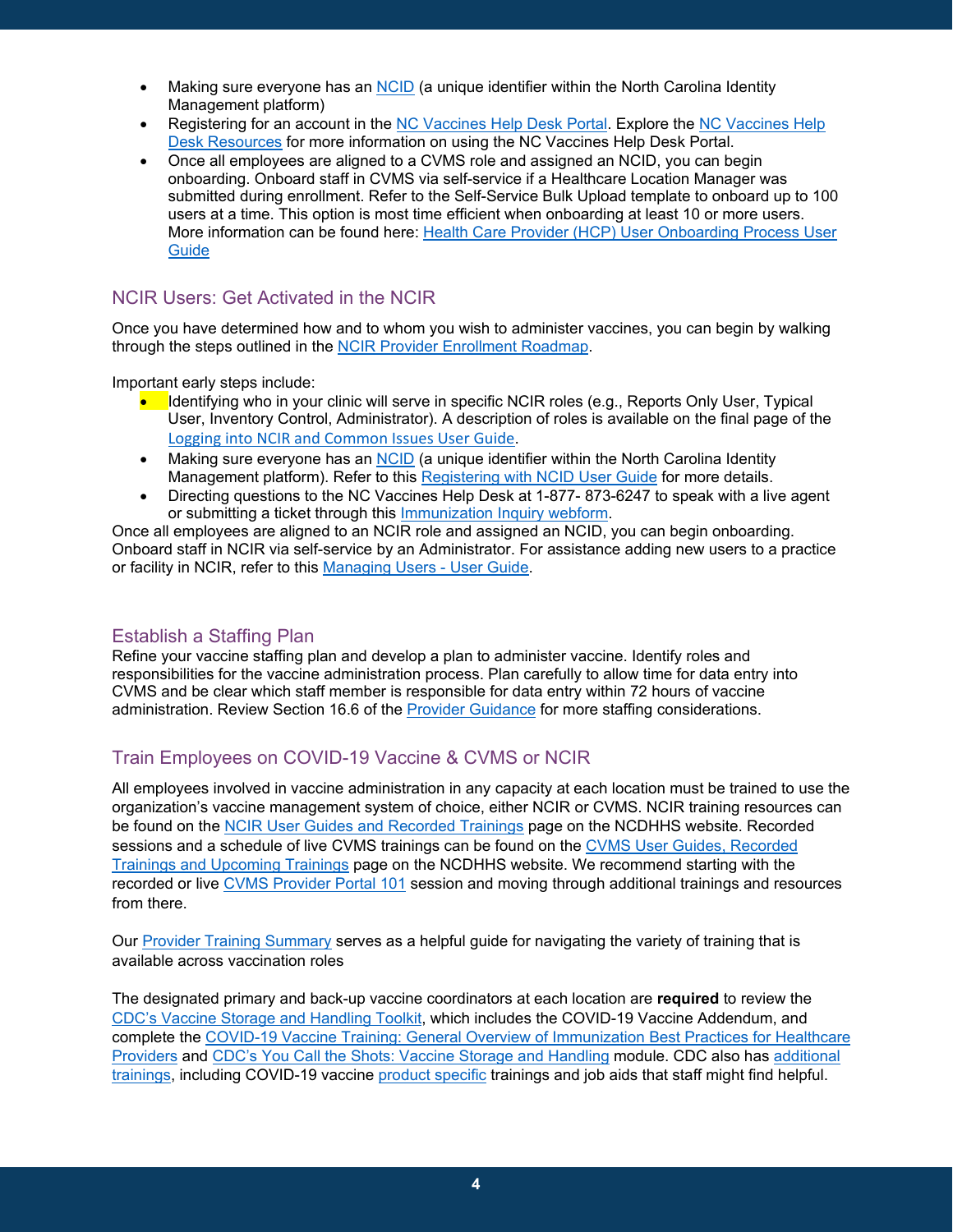# Ensure Your Organization has Current COVID-19 Vaccine Clinical Knowledge

Everyone involved in vaccine administration at your location should have an understanding of the clinical information related to the COVID-19 vaccine. Please have your staff review section 11.0 of the [Provider](https://covid19.ncdhhs.gov/media/1233/download)  [Guidance Document](https://covid19.ncdhhs.gov/media/1233/download) for COVID-19 Vaccine Clinical Information and Guidance and the [CDC's clinical](https://www.cdc.gov/vaccines/covid-19/clinical-considerations/index.html)  [care considerations for COVID-19 vaccination.](https://www.cdc.gov/vaccines/covid-19/clinical-considerations/index.html)

#### *Emergency Use Authorization Fact Sheets*

Obtain a copy of the most up-to-date [Emergency Use Authorization Fact Sheet](https://www.cdc.gov/vaccines/covid-19/eua/index.html) for Recipients and [Caregivers](https://www.cdc.gov/vaccines/covid-19/eua/index.html) for each COVID-19 vaccine product your organization receives and establish a process to provide a printed copy of this document to each recipient prior to administration of the vaccine (both first and second dose if applicable). These Fact Sheets are similar to the Vaccine Information Statements (VIS) you provide patients when administering routine immunizations.

Staff administering COVID-19 vaccine are also required to review the [Emergency Use Authorization Fact](https://www.fda.gov/emergency-preparedness-and-response/mcm-legal-regulatory-and-policy-framework/emergency-use-authorization#vaccines)  Sheet [for Healthcare Providers](https://www.fda.gov/emergency-preparedness-and-response/mcm-legal-regulatory-and-policy-framework/emergency-use-authorization#vaccines) Administering Vaccine for each respective vaccine product being administered in your office.

#### *Vaccine Adverse Events Reporting (VAERS)*

The Vaccine Adverse Event Reporting System (VAERS) is a national early warning system to detect possible safety problems with vaccine by continuously monitoring the safety of vaccines given to children and adults in the United States. There are situations where reporting to VAERS is required by the EUA for providers. Train your designated vaccine administrators on how to report an adverse event in VAERS following a COVID-19 vaccine administration. Review the following resources to learn more about VAERS:

- [CDC: Vaccine Adverse Event Reporting System \(VAERS\)](https://www.cdc.gov/vaccinesafety/ensuringsafety/monitoring/vaers/index.html)
- 10 Things Healthcare Providers Need to Know about the Vaccine Adverse Event Reporting [System \(VAERS\)](https://www.cdc.gov/coronavirus/2019-ncov/downloads/vaccines/10-things-healthcare-providers-need-to-know-about-VAERS.pdf)

In addition to reporting adverse clinical events that occur in vaccine recipients, CDC has also asked for COVID-19 vaccine providers to report any administration errors or injuries that occur during vaccine administration as a result of deficient supplies (e.g., syringes) from the ancillary kits that accompany federal COVID-19 vaccine orders.

#### *Ancillary Kit Deficiency Reporting*

Vaccine providers are encouraged to report any issues with equipment in the ancillary kits that are shipped with their federal vaccine orders. There are four steps to reporting to ensure enough information is gathered to ensure problem trends in packaging and shipping can be identified. This is further described in the [Provider Guidance Document](https://covid19.ncdhhs.gov/media/1233/download) Section 11.10.2.

#### *V-safe After Vaccination Health Checker*

V-safe is a smartphone-based tool that uses text messaging and web surveys to provide personalized health check-ins to vaccine recipients following COVID-19 vaccination. V-safe also provides second dose vaccine reminders, if needed. Establish a process to provide a printed copy of the V-safe Information Sheet to each recipient after administration of the COVID-19 vaccine (both first and second dose) to support adverse effect monitoring. Please review the [CDC V-safe information page.](https://www.cdc.gov/coronavirus/2019-ncov/vaccines/safety/vsafe.html) Modifications to the V-safe tool have been made to allow parents and guardians the ability to complete health surveys on behalf of their adolescents, describing symptoms and health events after vaccination.

#### *Special considerations for adolescents*

The EUA for the Pfizer COVID-19 vaccine applies to ages 12-15. For special considerations for adolescents, please review sections 5.2, 6.3, 6.5.4, 11.6. and 11.8 of the [Provider Guidance.](https://covid19.ncdhhs.gov/media/1233/download)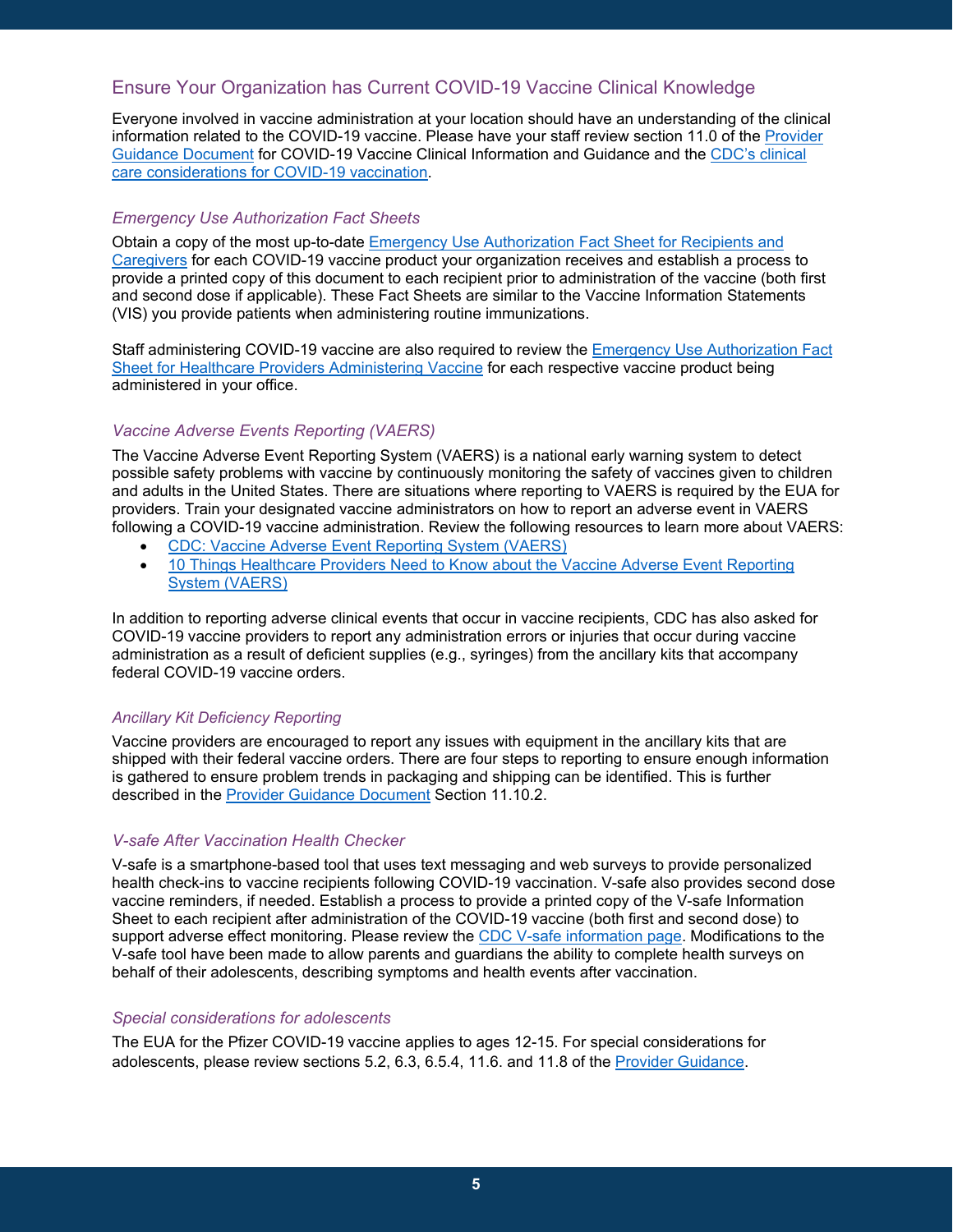# **4) I'm Ready to Accept a Vaccine Allocation and Administer Vaccines. How Do I Do This? (Ordering & Administering Vaccine)**

### The Allocations Process

We continue to make the allocations process easier. As an enrolled and activated COVID-19 vaccine provider, you will receive any new or updated allocation information in the weekly allocation email from [vaccineinfo@dhhs.nc.gov](mailto:vaccineinfo@dhhs.nc.gov)*.* These two resources on the NCDHHS COVID-19 Response website will always offer the latest allocations and order information:

- [COVID-19 Vaccine Allocation: Expectations and Logistics](https://covid19.ncdhhs.gov/media/3168/download?attachment)
- [COVID-19 Vaccine Ordering Guidelines](https://covid19.ncdhhs.gov/media/3323/download?attachment)

Currently, providers can request the type and amount of COVID-19 vaccine they need **at any time using the always-open request form: [NCDHHS Vaccination Allocation Request Form.](https://urldefense.com/v3/__https:/surveymax.dhhs.state.nc.us/TakeSurvey.aspx?SurveyID=98MI76m3__;!!HYmSToo!KcX0sBBuw1_9coYsCk85yv7t1oXvHJZ4DCXbHe9NzZ-wc8bUxNzB4T-kWApr62l3Ag2YA68A0SfaEw$)** Providers will use this link to request one allocation amount to cover both first and second doses. Second doses will not be automatically sent and should be requested as needed.

If providers cannot store and/or administer the minimum order quantity, they may request transfers from their local hub or nearby provider. When physically transferring vaccine, you must ensure the vaccine cold-chain is being maintained. Refer to the [Centers for Disease Control \(CDC\) Storage and Handling](https://urldefense.com/v3/__https:/www.cdc.gov/vaccines/hcp/admin/storage/toolkit/storage-handling-toolkit.pdf__;!!HYmSToo!KcX0sBBuw1_9coYsCk85yv7t1oXvHJZ4DCXbHe9NzZ-wc8bUxNzB4T-kWApr62l3Ag2YA697JH3zkA$)  [Toolkit,](https://urldefense.com/v3/__https:/www.cdc.gov/vaccines/hcp/admin/storage/toolkit/storage-handling-toolkit.pdf__;!!HYmSToo!KcX0sBBuw1_9coYsCk85yv7t1oXvHJZ4DCXbHe9NzZ-wc8bUxNzB4T-kWApr62l3Ag2YA697JH3zkA$) the [U.S. Pharmacopeia COVID-19 Vaccine Handling Toolkit: Operational Considerations for](https://urldefense.com/v3/__https:/www.usp.org/covid-19/vaccine-handling-toolkit__;!!HYmSToo!KcX0sBBuw1_9coYsCk85yv7t1oXvHJZ4DCXbHe9NzZ-wc8bUxNzB4T-kWApr62l3Ag2YA6-N1_IDTA$)  [Healthcare Practitioners,](https://urldefense.com/v3/__https:/www.usp.org/covid-19/vaccine-handling-toolkit__;!!HYmSToo!KcX0sBBuw1_9coYsCk85yv7t1oXvHJZ4DCXbHe9NzZ-wc8bUxNzB4T-kWApr62l3Ag2YA6-N1_IDTA$) and CDC's product specific transport [guidance](https://www.usp.org/covid-19/vaccine-handling-toolkit) [\(Pfizer,](https://www.cdc.gov/vaccines/covid-19/info-by-product/pfizer/downloads/pfizer-transporting-vaccine.pdf) [Moderna,](https://www.cdc.gov/vaccines/covid-19/info-by-product/moderna/downloads/Moderna-Vaccine-Transport.pdf) [Janssen/Johnson &](https://www.cdc.gov/vaccines/covid-19/info-by-product/janssen/downloads/janssen-transportation-guidance.pdf) Johnson) for additional information on safe transport of COVID-19 vaccine.

### Updated Guidance on Using Vaccines

Using every dose in a vial before it expires can be challenging in some settings. In these circumstances, getting vaccine to people who want it should be prioritized over ensuring that every dose is used in an open vial. The CDC has stated that providers should never miss an opportunity to vaccinate someone out of concern for having unused doses.

More information on allocations expectations can be found in the [Vaccine Allocations Expectations &](https://covid19.ncdhhs.gov/media/3168/download?attachment)  [Logistics document](https://covid19.ncdhhs.gov/media/3168/download?attachment) and Section 16.1 of the [Provider Guidance.](https://covid19.ncdhhs.gov/media/1233/download)

# Administering Vaccine in CVMS

The Check-in Recipients [and Document Vaccination](https://covid19.ncdhhs.gov/media/3307/download?attachment) user guide details steps for registering recipients and booking walk-in appointments and includes other point-of-care considerations.

For individuals who have an email address, it can be linked to their CVMS Recipient Record. Email information will ultimately allow them to access their personal vaccination information in the COVID-19 Vaccine Portal. Please help us to capture this information and other personal contact details at the time of vaccination, both for newly registering recipients and for recipients already registered in the COVID-19 Vaccine Portal. Please note that although emails addresses are encouraged, not every recipient will have one and they are not required to provide one to receive a vaccine. You can find steps for both in the Check-in Recipients [and Document Vaccination user guide.](https://covid19.ncdhhs.gov/media/3307/download?attachment)

When it is time to administer the dose to the recipient, please reference to the [Check-in Recipients](https://covid19.ncdhhs.gov/media/3307/download?attachment) and [Document Vaccination user guide](https://covid19.ncdhhs.gov/media/3307/download?attachment) which details exactly how to enter vaccine administration details in the CVMS Provider Portal. At a high level, you'll want to:

- Select the proper provider location (if you are assigned to multiple locations)
- Check in the individual receiving the vaccine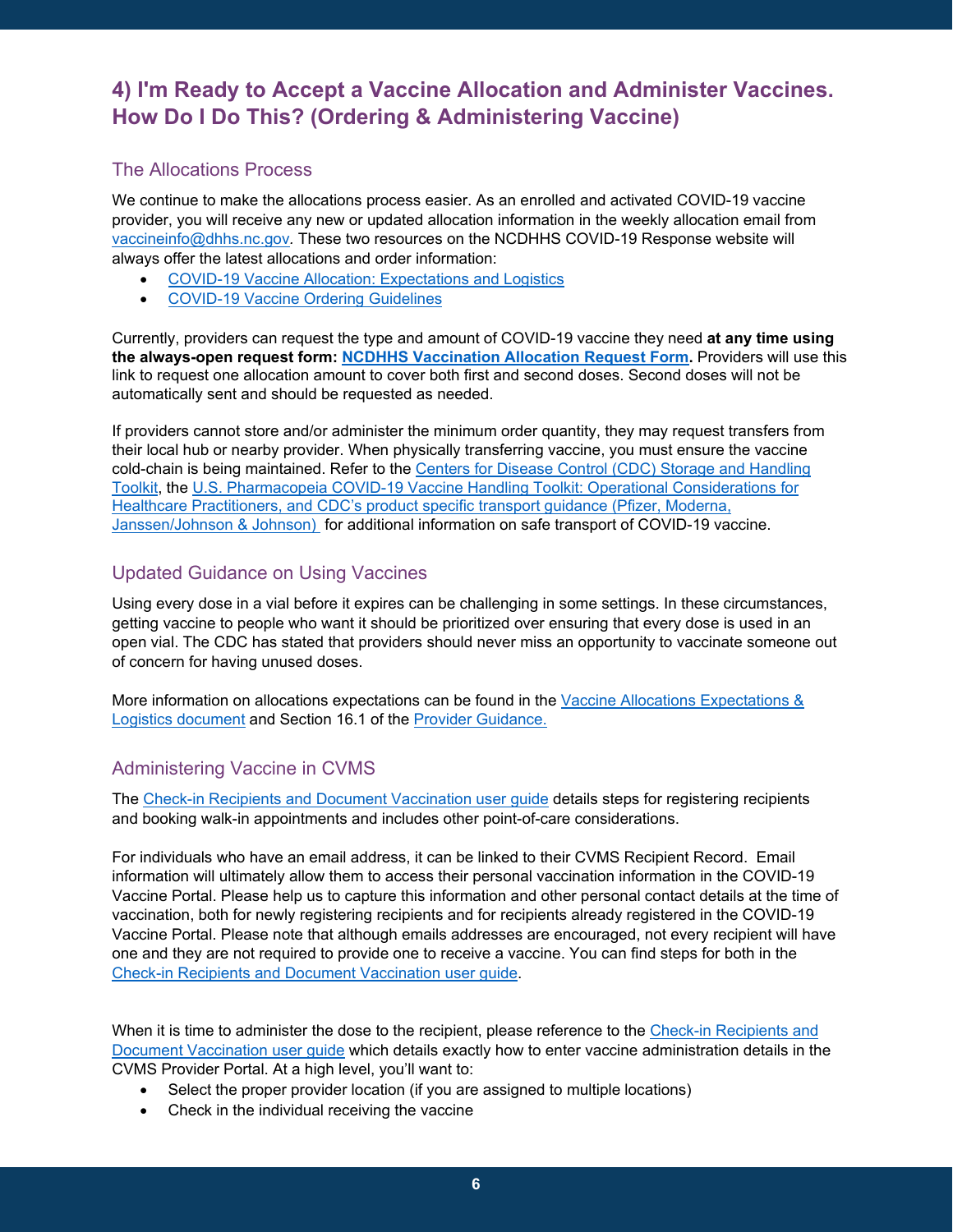- Communicate to the patient product specific information (e.g., benefits and risk) and give the individual the relevant EUA fact sheet prior to administering vaccine
- Prepare the vaccine according to manufacturer guidelines
- Administer in accordance with FDA authorization and ACIP recommendation for the vaccine product and record administration details
- Discuss second dose options with the individual if using a two-dose product and the first does was just administered and schedule a second dose appointment if applicable
- Ensure that the patient waits in a designated location for 15-30 minutes until cleared to leave
- Provide the patient with a completed COVID-19 vaccination card (these cards are included in an ancillary kit that accompanies each vaccine shipment)

# Administering Vaccine in NCIR

The [Adding New Clients](https://covid19.ncdhhs.gov/media/3575/download?attachment) and the [Adding and Editing New Immunizations User Guide](https://covid19.ncdhhs.gov/adding-and-editing-new-immunizations/download?attachment) details steps for creating new patient records within the NCIR and documenting a new vaccination for a patient.

For individuals who have an email address, it can be linked to their CVMS Recipient Record. Email information will ultimately allow them to access their personal vaccination information in the COVID-19 Vaccine Portal. Please help us to capture this information and other personal contact details at the time of vaccination, both for newly registering recipients and for recipients already registered in the COVID-19 Vaccine Portal. Please note that although emails addresses are encouraged, not every recipient will have one and they are not required to provide one to receive a vaccine. You can find steps for both in the [Check-in Recipients and Document Vaccination user guide.](https://covid19.ncdhhs.gov/media/3307/download?attachment)

When it is time to administer the dose to the recipient, please reference the [Adding and Editing New](https://covid19.ncdhhs.gov/adding-and-editing-new-immunizations/download?attachment)  [Immunizations User Guide,](https://covid19.ncdhhs.gov/adding-and-editing-new-immunizations/download?attachment) which details exactly how to enter vaccine administration details into NCIR. At a high level, you'll want to:

- Select the proper provider location (if you are assigned to multiple locations)
- Check in the individual receiving the vaccine
- Communicate to the patient product specific information (e.g., benefits and risk) and give the individual the relevant EUA fact sheet prior to administering vaccine
- Prepare the vaccine according to manufacturer guidelines
- Administer in accordance with FDA authorization and ACIP recommendation for the vaccine product and record administration details
- Discuss second dose options with the individual if using a two-dose product and the first does was just administered and schedule a second dose appointment if applicable
- Ensure that the patient waits in a designated location for 15-30 minutes until cleared to leave
- Provide the patient with a completed COVID-19 vaccination card (these cards are included in an ancillary kit that accompanies each vaccine shipment)

# **5) I'm Administering Vaccine, Now What? Help Us Quickly End this Pandemic!**

# *THANK YOU!*

### Staying Informed & Seeking Support

If you have any questions, we're here! You can speak with a live agent by calling the NC Vaccines Help Desk at (877) 873-6247 to support you with any questions you may encounter during vaccine management and administration. To communicate with a live agent online, you can submit an NCIR [Web Ticket](https://ncgov.servicenowservices.com/csm_vaccine?id=immunizations&sys_id=69f035b11b037c9099510f6fe54bcbee) or a [CVMS Web Ticket.](https://ncgov.servicenowservices.com/csm_vaccine) You may also consider seeking guidance from the Provider Help Desk Virtual Agent, available [here](https://ncgov.servicenowservices.com/csm_vaccine) 24/7.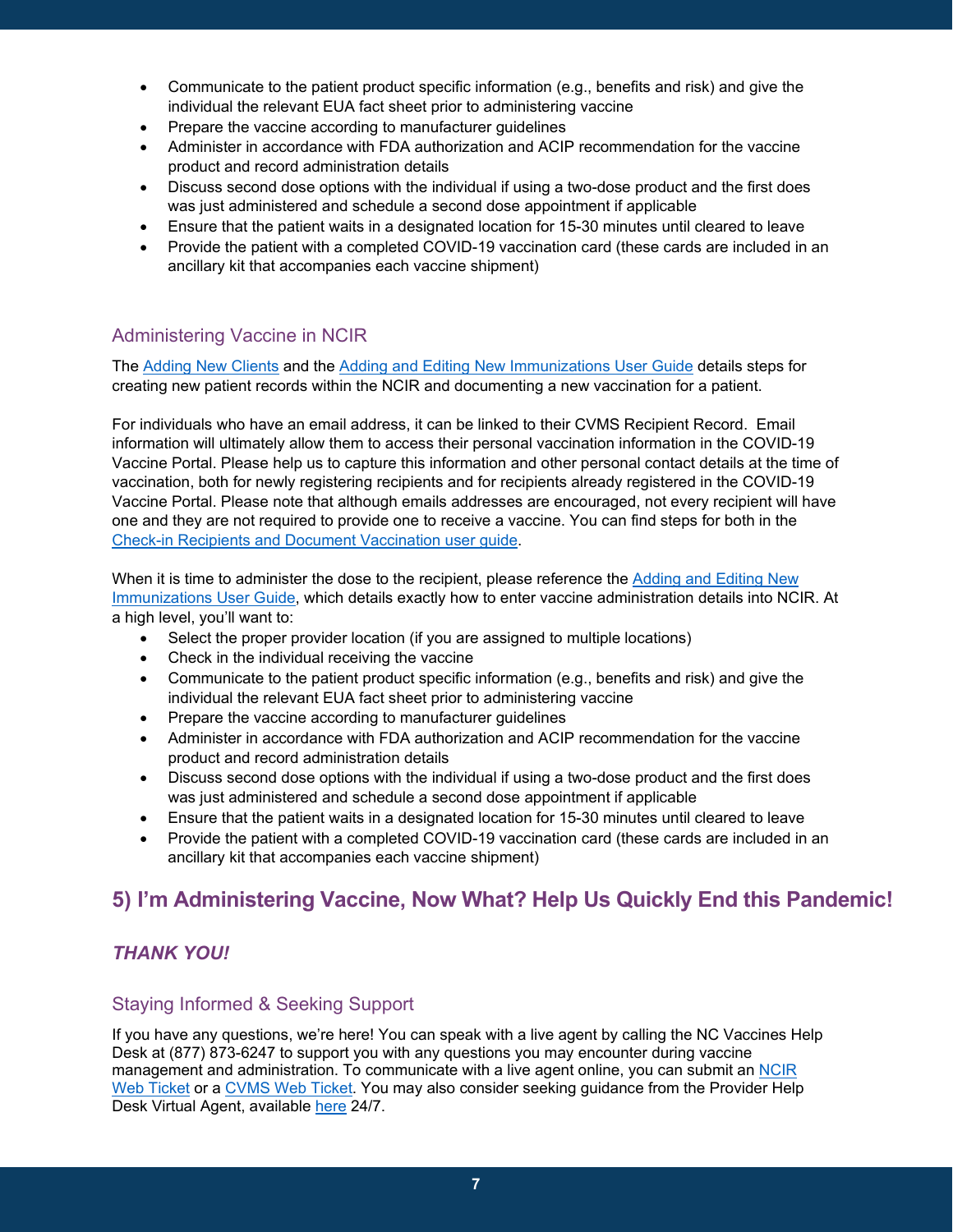To stay up to date on latest NC DHHS guidance you will receive emails from [vaccineinfo@dhhs.nc.gov.](mailto:vaccineinfo@dhhs.nc.gov) Be sure to read updates thoroughly so that you are acting on the latest vaccination updates and guidance. We also ask that you **share information with your organization and team members,** so everyone stays informed of the latest COVID-19 vaccination information!

NCDHHS hosts weekly sessions for providers to catch up on important topics and ask questions. Please join whenever you schedule allows!

| <b>SESSION</b>                                         | <b>DATE</b> | <b>TIME</b>             | <b>ZOOM LINK</b>            | <b>PASSCODE</b> |
|--------------------------------------------------------|-------------|-------------------------|-----------------------------|-----------------|
| <b>Weekly Updates for Providers</b><br><b>Option 1</b> | Wednesdays  | 12:30 PM-<br>1:00 PM ET | Link                        | vaccine         |
| <b>Audience: All Providers</b>                         |             |                         | Meeting ID:<br>161 777 2455 |                 |
| <b>Weekly Updates for Providers</b><br><b>Option 2</b> | Wednesdays  | $5:00PM-$<br>5:30PM ET  | Link                        | vaccine         |
| <b>Audience: All Providers</b>                         |             |                         | Meeting ID:<br>160 227 2657 |                 |

# Understand Coding and Billing

Currently, there is no cost to you for obtaining COVID-19 vaccine; the federal government is buying the vaccine and the ancillary kits needed (e.g., needles), and the federal government and NC DHHS will deliver it to your door. While Medicare, Medicaid and private insurers do not pay for the vaccine itself, they will pay an administration fee. Review [this document](https://covid19.ncdhhs.gov/media/3139/open) for information on how to bill administration fees to Medicare, Medicaid, private payers in NC, and even for uninsured patients.

# Tools for Vaccinating the General Public Filling Appointments

To ensure North Carolinians know you are a COVID-19 vaccine provider, make sure you are listed on the [Vaccines.gov Site Locator.](https://covid19.ncdhhs.gov/cvms-display-vaccine-site-locator-one-pager/download?attachment) For additional ease, consider enabling the [CVMS Scheduling feature](https://covid19.ncdhhs.gov/addendum-scheduling-feature-point-care-and-vaccine-administration-user-guide/download?attachment) for recipients to schedule appointments and follow the link's instructions on how to use this feature.

# Other Strategies for Filling Appointments

As a healthcare provider you have significant influence in creating an easy and approachable vaccine process for patients and members of the community. NCDHHS has created a handout with [strategies](https://covid19.ncdhhs.gov/media/2491/open) to help you bring in recipients and fill your COVID-19 vaccination appointments. We also encourage offering walk-in appointments, if possible, at your location. NCDHHS has also created a [toolkit](https://thesocialpresskit.com/you-have-a-spot-take-your-shot#bring-summer-back-partner-toolkit--doctor-toolkit) with emails, letter, and phone call scripts for outreach to your patient population to encourage them to get vaccinated.

It's also okay to offer incentives to encourage individuals to get vaccinated. Some vaccine providers have partnered with local businesses and organizations for vaccine incentives; some [incentives](https://covid19.ncdhhs.gov/vaccines/covid-19-vaccine-incentives) are also supported by NCDHHS.

# Recruiting Your Patients and Reaching Historically Marginalized Populations (HMP)

Some patients may need more support to access COVID-19 vaccine, or additional outreach and education. You can leverage this [toolkit](https://covid19.ncdhhs.gov/media/2393/open) to learn how you can ensure equity in your vaccination program, committing to meet the needs of historically marginalized populations.

# Healthier Together Initiative

We have launched an exciting NCDHHS initiative called Healthier Together: Health Equity Action Network, also known as [Healthier Together.](https://covid19.ncdhhs.gov/vaccines/nc-vaccine-strategy/healthier-together-health-equity-action-network) Healthier Together is a public-private partnership to increase